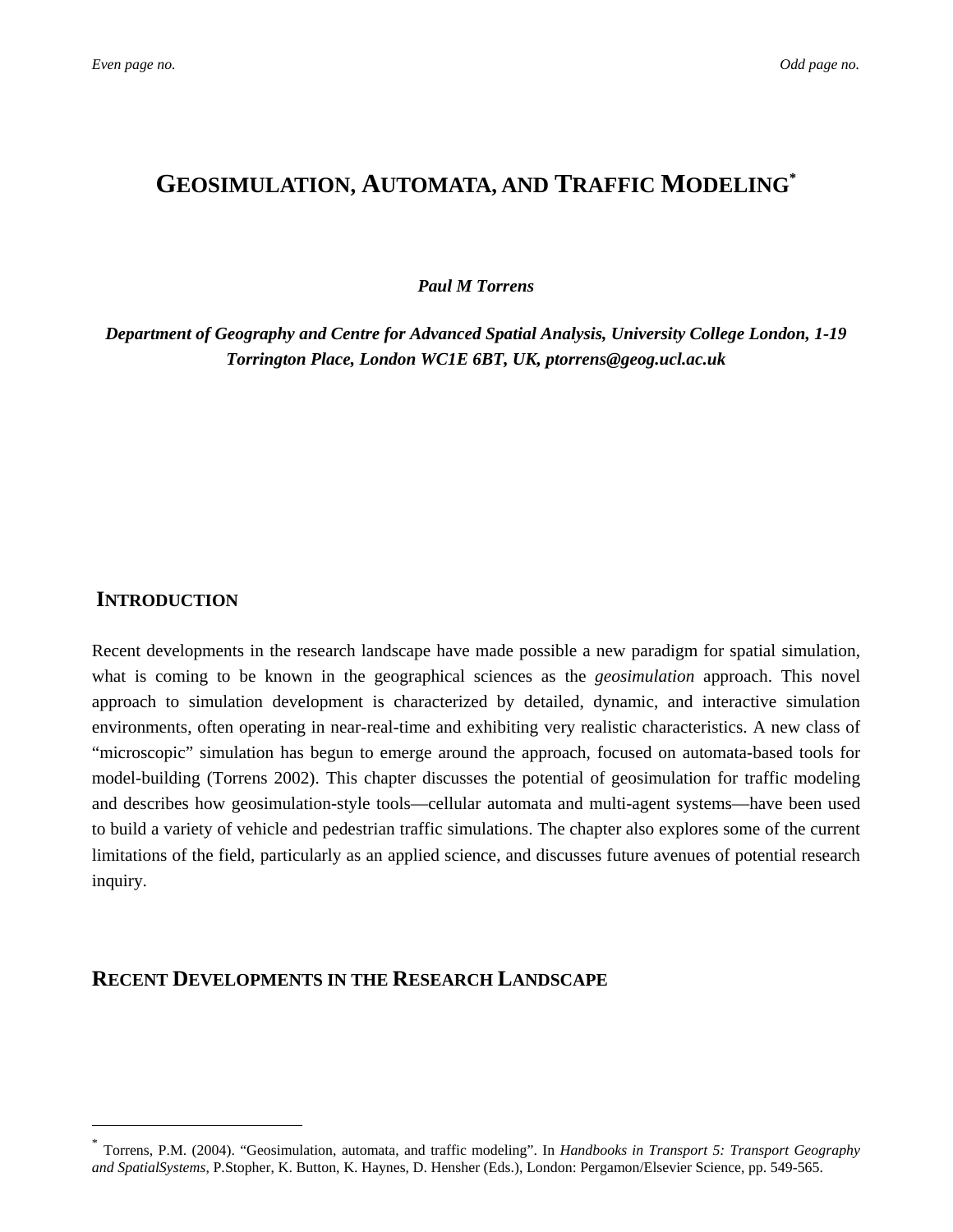The emergence of a new class of simulation tools for traffic modeling has been catalyzed by recent developments in several fields, including computer hardware, computer science, "dataware", and complexity studies.

The computer hardware now available for running transport simulations is unprecedented when compared with that which was available only a few years ago. Advances in central processing units (CPUs), graphics processing units (GPUs), data storage, bandwidth, and parallel computing have made possible the construction of highly detailed and dynamic simulation environments for studying traffic, and in many cases these models can be run from desktop machines.

In parallel, important advances in computer science have influenced traffic simulation, either by providing new programming environments for developing simulation software or by introducing new methodologies for formulating traffic models. Object-oriented (OO) programming languages—Java and C# are popular examples—have been particularly influential. They have provided a new knowledge representation paradigm for applied science (Gimblett 2002). The OO approach is particularly useful for simulation because it provides an intuitive framework for binding entities (objects) and the behavior (methods) that governs their interactions. Other developments in computer science, such as Artificial Intelligence (Kurzweil 1990, Kurzweil 1999) and Artificial Life (Levy 1992), have also been influential, particularly in introducing new simulation techniques. Artificial neural networks (Gurney 1997) have been particularly influential, as have been methodologies borrowed from intelligent agents research (Schleiffer 2002). Automata-based tools (Sipper 1997) have been especially significant; they form the basis for geosimulation-style tools in most of the examples that will be discussed in this chapter.

In many instances, recent advances in transport simulation have been supported by developments in the "dataware" used to support modeling. Advances in Geographic Information Science have provided Geographic Information Systems for storing, manipulating, and visualizing spatial data used in building models, and spatial analysis has provided new methodologies for processing that data. A new field, Geographic Information Systems for Transportation (GIS-T), has emerged in recent years (Miller and Shaw 2001, Thill 2000). Advances in photogrammetric and geomatic engineering have also provided new, remotely sensed, data sources for transport models.

Transport model developers are also finding new ways to interpret—and model—transport systems as complex adaptive systems, using ideas from complexity studies. The idea of *emergence* (Holland 1998), which characterizes systems as the product of bottom-up and local scale *interactions* between independent components, has been widely adopted. This replaces reductionist approaches, which treat systems as simple top-down aggregations of system parts.

Ultimately, these developments have had important implications for the ways in which we now model transport systems. New opportunities for developing models with hitherto unseen degrees of realism are now available. In particular, these developments have facilitated advances in the representation of dynamics, scale, interaction, and entities in transport models, broadening the range of systems that modelers can now simulate, as well as revitalizing the ways in which we consider simulation as an exercise.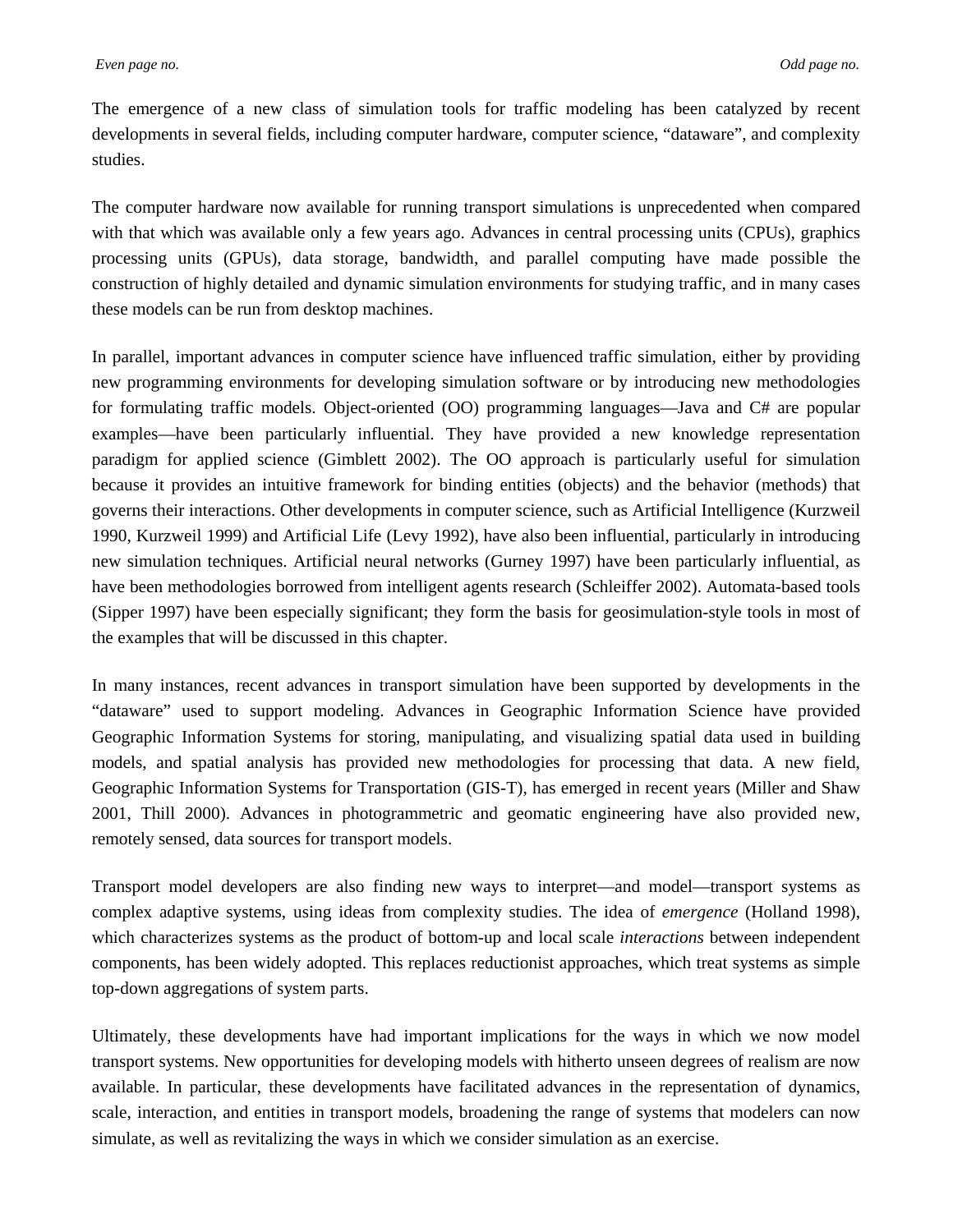### **THE EMERGING GEOSIMULATION APPROACH**

*Geosimulation* is a catch-all phrase that can be used to represent a "new wave" of simulation that has come to prominence in recent years. The geosimulation approach builds on advances that have been discussed above, drawing together a diversity of theories and techniques across disciplinary boundaries, offering unique and innovative perspectives on spatial simulation. The approach is used most prominently in urban simulation, and has also been widely used to build traffic models.

Geosimulation-style traffic models have a number of innovative characteristics that distinguish them from "traditional" approaches, and these attributes draw, in most cases, directly from the advances that were discussed in the last section.

The first distinguishing aspect relates to the depiction of *time*. In many cases, traffic models designed in the geosimulation framework operate in near-real-time, with time divided into discrete "packets of change" (Anderson 2002) that approximate the reaction time of drivers or pedestrians. Geosimulation-style traffic models are often dynamic in other senses, with simulated entities reacting to evolving traffic conditions, as they occur in the simulation.

The second aspect is associated with the representation of *scale*. Traditionally, traffic models have been designed to operate at relatively coarse spatial scales, such as the Traffic Analysis Zone (TAZ), and, arguably, the results that they generate are of relatively little value because of the scales at which they operate (Batty 2001). For example, standard land-use and transport models commonly ignore pedestrian traffic, in many instances because the available methodologies cannot adequately represent trips at that scale. However, the advances that we have already discussed have made the design of very detailed simulations possible, commonly at "microscopic" scales at the level of individual vehicles and pedestrians.

The third distinguishing factor, the ability to perform *entity-based* simulation (Benenson and Torrens 2003), is closely related to this. The increase in resolution of traffic simulation has made it possible to abandon the idea of a "mean individual", with average behaviors and characteristics derived from those of the group. Simulated entities can be designed, instead, at an "atomic" level (Anderson 2002), with entities represented in terms of their *distinct* individual attributes and behavior (Gimblett 2002). This has important implications for circumnavigating problems of ecological fallacy in model development, because the models can be run with spatially non-modifiable units.

The fourth characteristic is *interaction* and its representation. It is now possible to move beyond a reliance on interaction as flows between modeled entities—an approach characterized by gravity and spatial interaction models—and into the representation of more *localized* interaction. Higher-level interactions can also be represented, often seamlessly, as they emerge from more micro-scale activity. In addition, the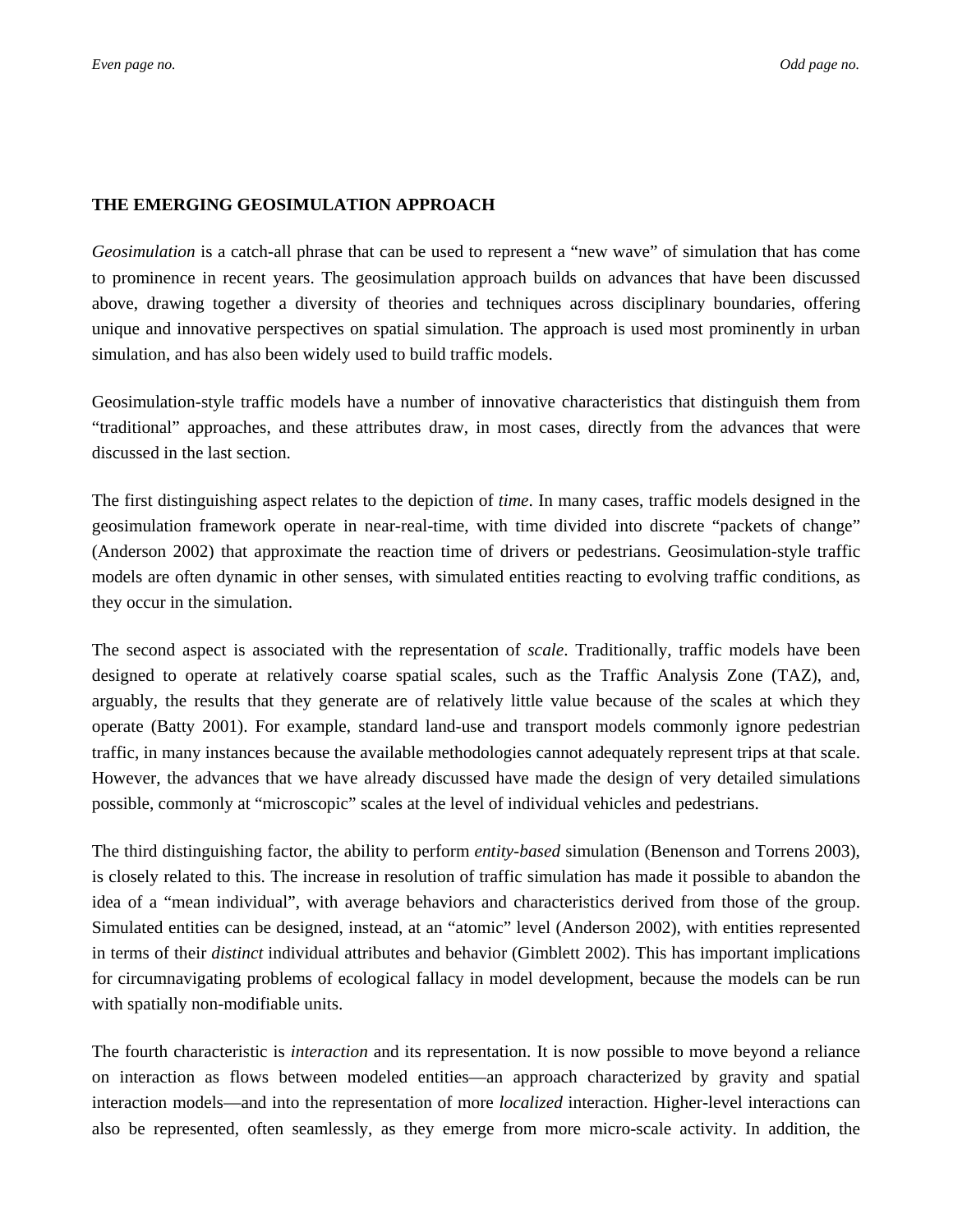geosimulation approach allows model developers to abandon the notion that interactions take place evenly across a system (Anderson 2002).

Fundamentally, this has resulted in a paradigm shift in traffic simulation. There is now a sense of using geosimulation-style environments as tools for hypothesis testing and "what-if" scenario exploration, but with an unprecedented degree of realism.

### **AUTOMATA AS GEOSIMULATION TOOLS**

The geosimulation approach is perhaps best represented in *automata*-based modeling. Automata-based tools such as cellular automata (CA) and multi-agent systems (MAS) encapsulate all of the features of the geosimulation approach described in the previous sections. Both tools are used to develop geosimulationstyle traffic models.

Automata are general processing units, most often artificial in design. They can be endowed with characteristics that change over time based on the internal attributes of the automaton itself, a set of transition rules, and input from outside the automaton. Automata provide a formal mechanism for expressing the fundamental elements of a system and the nature of their interactions. Mathematically, an automaton can be described with a few symbols:

$$
S_{t+1} = f(S_t, I_t)
$$

*States (S)* describe the attributes of an automaton at a given point in time *(t)*. *Transition rules*, expressed here as a functional statement  $(f)$ , govern how the state of an automaton should change from time  $t$  to a subsequent period in time  $(t + 1)$ . The transition calculation is based on the state of the automaton itself at time *t*, as well as information gleaned from an input *(I)* of some description, usually derived from the states of neighboring automata, introduced at time *t*.

CA and MAS are extensions of this basic idea. In CA, individual automata are interpreted as being housed within a cellular boundary, such as a grid square. Together, these *"cells"* form a continuous *lattice* of connected automata, and individual automata are fixed in this lattice. External input to particular automata is derived from a *neighborhood* of cells within a localized area of the lattice around an automaton (Figure 1). With MAS, individual automata are themselves free to move in space; they are mobile (Figure 2). Furthermore, the attributes that describe individual automata generally attribute some agent-like qualities to the unit, such as anthropomorphic characteristics, and the transition rules that govern change in MAS are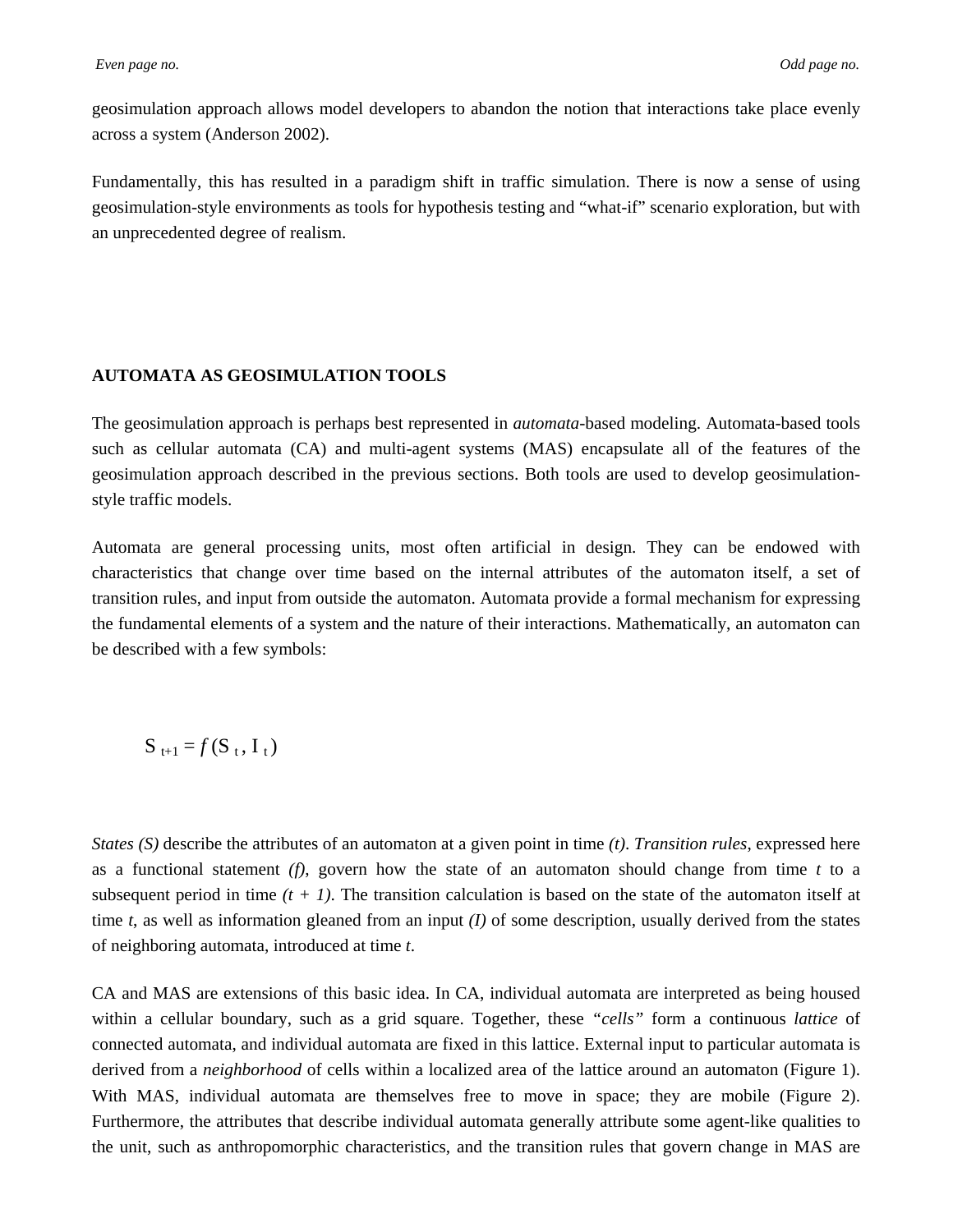usually interpreted to represent agent-like behaviors, such as preference formulation, walking movement, driving behavior, etc.



Figure 1. Cellular automata.



Five-cell neighborhood of nearest neighbors

Figure 2. Multi-agent systems.

Automata-based tools such as CA and MAS encapsulate all of the features of the geosimulation approach and provide a methodology for representing them in a simulation framework. Time is handled through the transition function, which determines how automata states change dynamically. A variety of scales can be accommodated, since automata can be designed to represent units of any desired resolution. The entity approach is facilitated through the independent and discrete specification of individual automata. Finally, interaction is enabled through the neighborhood function, which determines how independent automata units should react to, and interact with, neighboring units.

Hopefully, it is easy to envisage how various traffic systems can be represented as interacting collections of automata. Automata can be designed to represent any unit of a traffic system: vehicles, pedestrians, sections of sidewalks, etc. These entities can be endowed with various attributes of relevance to traffic: velocity,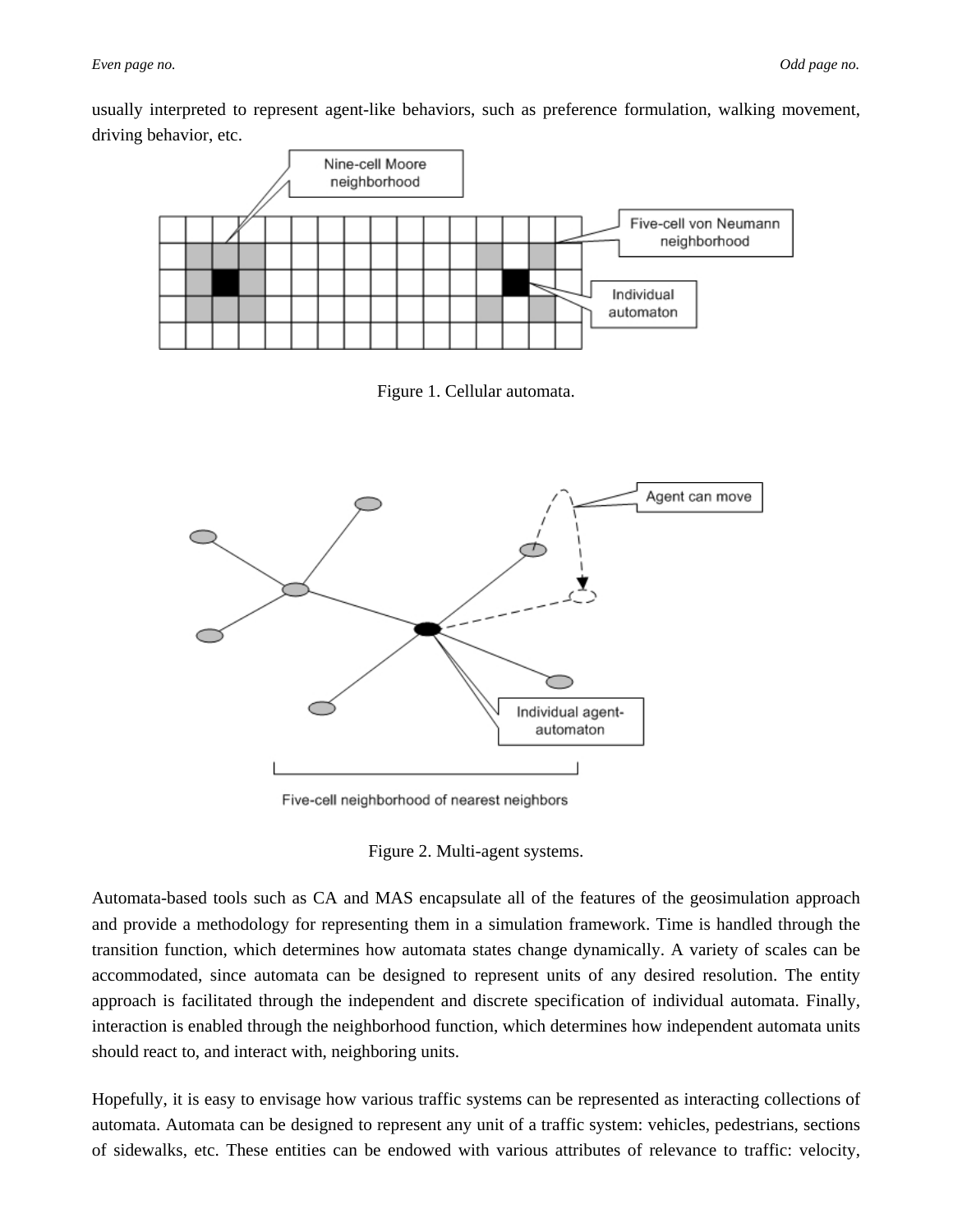demographic characteristics, speed limits, etc. Automata might be associated with various lattices, designed to represent features of a transport system: regular grid-based tessellations, irregular grids, graph-based networks of nodes and edges, etc. Also, neighborhood functions can be used to mimic features of traffic systems, such as gaps between vehicles, spaces for overtaking in adjacent lanes, pedestrians' perception of the space immediately surrounding them, etc. Transition rules can be designed to represent an almost limitless array of behaviors and processes: lane-changing rules, rules describing motion, collision avoidance, etc. In addition, a variety of time scales can be introduced into the models.

In the sections that follow, we will outline the use of geosimulation-style automata tools to model vehicular and pedestrian traffic systems. The various ways in which spatial topology, entity descriptions, neighborhood definitions, time, and transition rules are encoded into the models will be discussed.

#### **MODELING VEHICULAR TRAFFIC**

The geosimulation approach allows for "microscopic" traffic modeling, with individual vehicles being simulated as independent entities, and permits for the simulation of interactions between those vehicles along simulated roads. Often, recognizable traffic conditions, such as congestion (Nagel and Schrekenberg 1995), emerge from these interactions and in many cases the models provide mechanisms for simulated entities to react and adapt to these conditions as they evolve in near real-time.

Automata-based traffic models are developed in much the same way as those described in the previous sections. The spatial or network structure of the traffic environments that are being simulated are encoded into the model as lattices. Simulated entities are designed with various characteristics that enable them to function in a manner similar to their real world counterparts. Neighborhoods of influence designate the spatial domain of interactions between entities in the simulation. Some form of internal clock is introduced into the simulation, allowing for dynamic action in the model. Conditional rules and calculations are also included in the simulation, describing how modeled entities should perceive their modeled environment, react to changes in their own state descriptions, react to other entities in the simulation, and react to changes in their environment. Automata, either CA or MAS, are the principal mechanism used for the simulation of vehicles and the environment in which they travel.

### **Spatial topology**

Roads are encoded into automata models in familiar ways: lattice nodes represent road junctions and links represent roads that connect those junctions. Additional detailed topology may also be introduced. In the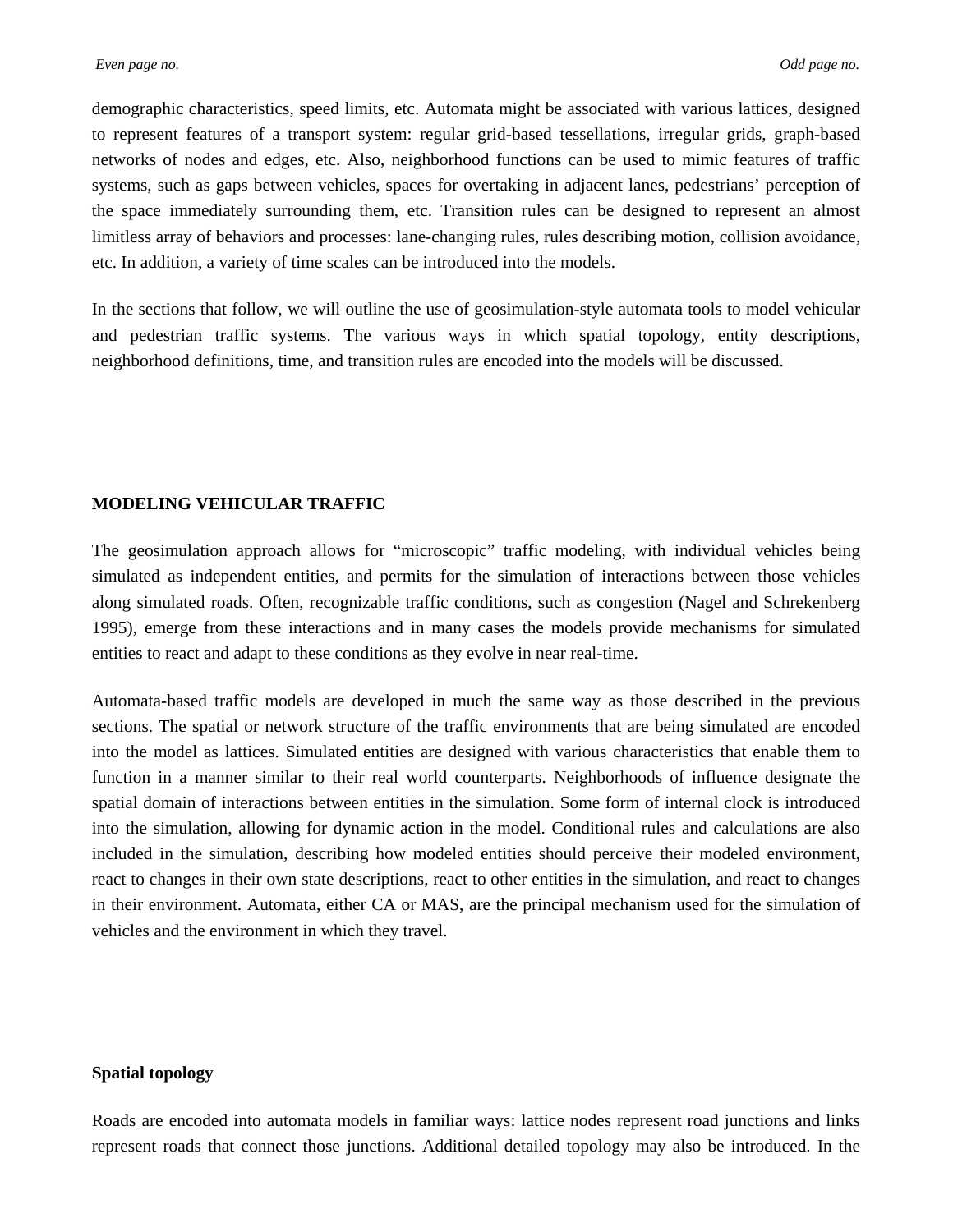TRANSIMS model, for example, land-use and connectivity data, intersections (signs and signals), activity locations, parking, transit stops, and route paths are also encoded into the topology of the model (Barrett, et al. 1999).

Queues are used to represent the vehicles that travel along a link. Queues are commonly encoded as onedimensional lattices (or parallel lattices where multi-lane roads are represented), with each cell in the lattice represented as a cellular automaton. Where models are developed for experimental purposes, such as studying the formation of congestion in an abstract sense, queues may be coded with periodic boundary conditions, i.e., traffic moves in a continuous loop through the queue (Rickert, et al. 1996). Various characteristics can be associated with the cells that form a queue, e.g., length, flow capacity, free flow velocity, free flow travel time, etc. (Cetin, et al. 2001). In this way, automata cells and lattices can be used to build realistic traffic environments.

#### **Entity descriptions**

One of the great advantages of the geosimulation approach is that it allows simulated entities to be represented as atomic objects. Whereas spatial interaction models represent aggregate flows of traffic, geosimulation models represent the individual particles that comprise that flow: individual cars and trucks and their drivers for vehicular traffic, and individual walkers for pedestrian traffic. In most of the microscopic traffic models, vehicles are encoded as individual cells of 7.5 meters in length, which is the length of a car plus the gap between cars in a jam (Wagner, et al. 1997).

Simulated entities can be afforded a rich range of state descriptors describing their characteristics. There is no need for "mean individual" descriptions; entities can be represented as true individuals. In the PARAMICS model, for example, individual vehicles are encoded with state variables that represent a vehicle's length, maximum acceleration and deceleration, cornering speed, desired destination, preferred traveling speed, current position, and current direction (Wylie, et al. 1993). The TRANSIMS model is also capable of representing much of that information but adds even more detail to the description of vehicles, including a record of the household to which the vehicle belongs, the initial network location of the vehicle, and a vehicle classification from a 23 type scheme (Barrett, et al*.* 1999).

### **Neighborhood definitions**

Neighborhoods of influence can be defined for individual vehicle-automata in the simulation. These neighborhoods represent the range of influence for interaction between modeled entities. Neighborhoods are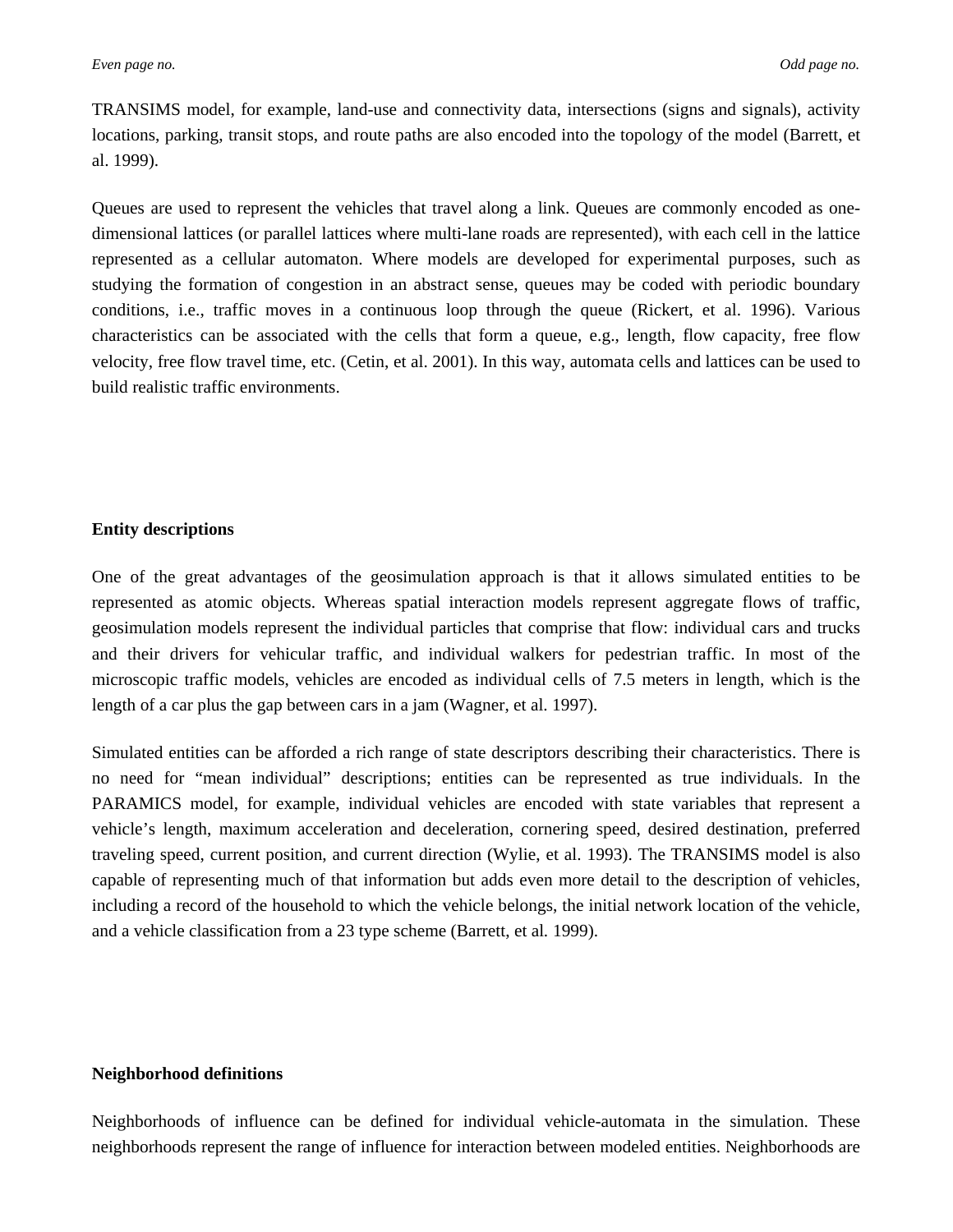#### *Even page no. Odd page no.*

used to model drivers' "perception" of traffic conditions around them, such as the buffer between adjacent cars in the same lane, or gap opportunities for merging traffic at junctions (Wylie, et al. 1993). Sophisticated neighborhood functions may also be introduced to facilitate lane-changing decisions, for example, how far to look ahead or behind in the same lane and how far to look ahead in adjacent lanes before switching position (Rickert, et al. 1996). Neighborhoods can be defined in static terms, e.g., occupancy of five cells ahead or in front of a vehicle (Barrett, et al. 1999). Or, alternatively, neighborhoods can be related to other dynamic characteristics of the model, such as the velocity of a moving vehicle (Rickert, et al. 1996).

### **Time**

The ability to encode dynamic relations in a simulation model is another advantage of the geosimulation approach for traffic modeling, where users are often interested in moment-by-moment traffic dynamics for systems of interest. There are two ways in which the geosimulation approach is particularly innovative in relation to its treatment of time: temporal resolution and parallel update. Traffic applications of geosimulation-style modeling are among some of the most fine-scaled simulations, in terms of temporal resolution, in urban studies. This is partly because they need to be—the reaction time of drivers is on the order of one second (Wagner, et al. 1997)—and is partly a function of the incredible computing power available to compile and run these models. Further advantages stem from the synchronous nature of transition rules in the models. In keeping with automata-based principles, traffic geosimulation models are often updated in *parallel* (on supercomputers, clustered processors, or networks of machines); transition rules are applied to modeled entities and their states are altered in unison, throughout the simulation. When coupled with a fine-scale temporal resolution, this enables the simulated system to "evolve" dynamically analogous to real world conditions. In this sense, traffic geosimulation models can now be run, in many cases, in near-real-time for medium size cities. In addition, the reaction of individual vehicles to *evolving* traffic conditions (accidents, congestion, detours) can be simulated dynamically.

#### **Rules**

Various transition rules can be used to characterize the behavior of vehicles, and their drivers, in automatabased traffic simulations. Of course, it would be a daunting task to formulate rules to mimic the full range of driving behaviors, so model developers focus on a minimal set of rules instead (Wagner, et al. 1997). Just as in complexity studies, traffic simulations are designed with a few simple rules and it is hoped that more complex behaviors will "emerge" through the myriad application of those rules between many interacting entities.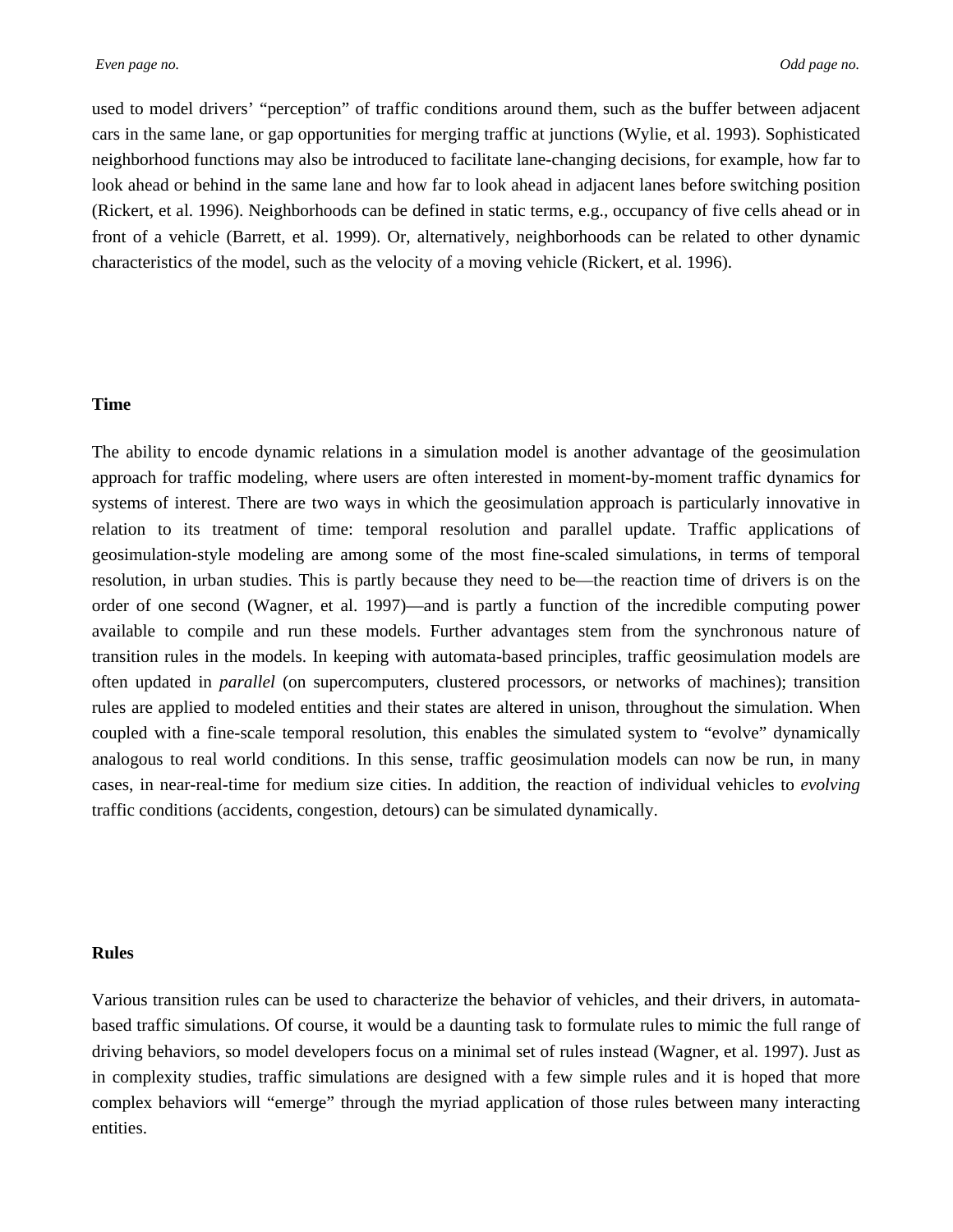Traffic geosimulation models are noteworthy in their attention to rules of *movement*. Transition rules are formulated to simulate acceleration and braking as a function of various vehicle characteristics (speed, maximum velocity, target speed) and conditions in a vehicle's neighborhood (type of road, perceived traffic conditions ahead, gap to the next car) (Wagner, et al. 1997, Wylie, et al. 1993). In some instances, random acceleration and deceleration functions are also introduced to mimic erratic movement (Rickert, et al. 1996). Rules for collision-avoidance have also been introduced. Other rules have been developed to simulate signal stopping behavior (Barrett, et al. 1999) and traffic movement at junctions, with "gap acceptance" functions that determine how long vehicles must wait at a junction before they can proceed (Wylie, et al. 1993). In models where collections of vehicles are simulated as traffic queues (Barrett, et al. 1999, Cetin, et al. 2001, Rickert, et al. 1996), entrance and departure from vehicle queues can also be simulated, with vehicles leaving a queue freeing up space on a link, allowing another vehicle to join the queue.

Quite elaborate rules have also been devised to simulate lane-changing behavior. In this sense, automata models resemble traditional queuing lane models. However, traditional queuing lane models are not truly multi-lane in their design (Cetin, et al. 2001); they *approximate* multiple lanes by switching the positional order of vehicles to make it appear as if passing has occurred. In automata models, however, parallel lattices can be constructed adjacent to each other, facilitating the simulation of movement between lanes. Lanechanging rules in automata traffic models can the simulate exchanges of vehicles between lanes as a function of a variety of factors, including the number of empty sites in a vehicle's neighborhood ahead in the same lane, ahead in adjacent lanes, and behind in adjacent lanes; velocity; and hindrance in the current lane (Rickert, et al. 1996, Wagner, et al. 1997).

#### **MODELING PEDESTRIAN TRAFFIC**

Traditionally, pedestrian traffic has been comparatively ignored by transport modelers. There are many reasons why this may have been the case (Batty 2001). To a certain degree, pedestrian traffic has been overshadowed by vehicular traffic as an area of applied research. The demand for vehicular transport, at least in contemporary metropolitan areas in developed countries, out-paces that for pedestrian modes of travel by a significant margin. Likewise, the multitude of problems—environmental, health, social justice associated with vehicular transport overshadows those ties to pedestrian travel. Scale issues also factor into the relative favor afforded vehicular transport. The range of movement permitted by vehicular transport, and the associated scale of its influence, are far greater than that of pedestrian movement. Vehicular transport problems are also, to some extent, more "tractable" than pedestrian transport problems (Batty 2001), partly because of the aforementioned scaling issues, and partly because of the greater attention paid to vehicles and the wider array of modeling techniques that are available.

However, in recent years, the landscape for pedestrian transport research has improved considerably. This is partly a response to shifts in the political agenda in relation to transport, particularly heightened awareness of "sustainability" in urban environments and modes of transport. As in other area of transport modeling, the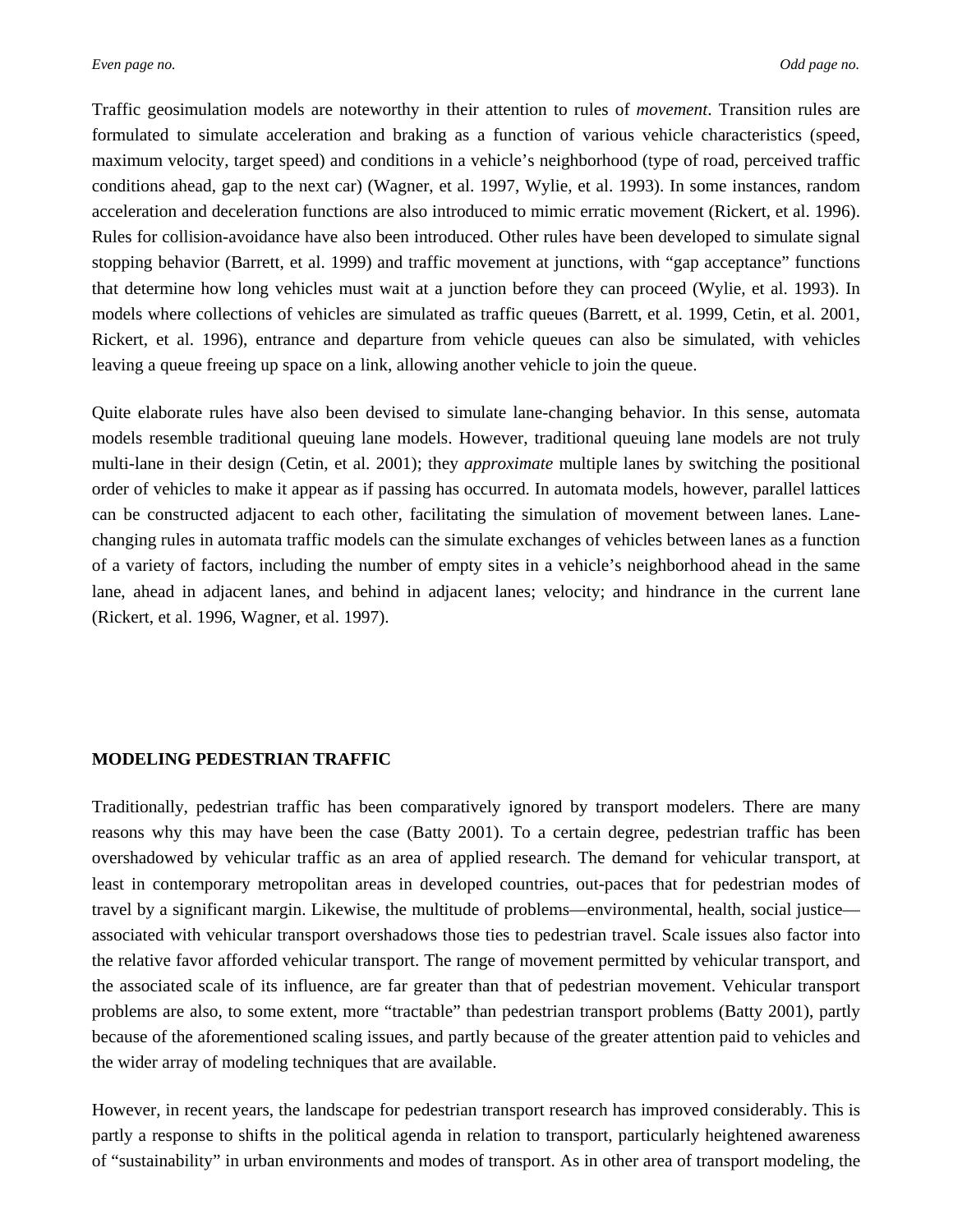field has also benefited from innovations in the research landscape. The development of geosimulation-style approaches, however, has perhaps been most significant in initiating the recent flurry of research in pedestrian modeling. This has been supported by the development of new data capture techniques for pedestrian models: aerial photography for capturing crowd volumes and movement through automated observation, time lapse filming, video data, and intelligent image processing techniques for extracting information from these data.

Together, these advances have enabled the development of innovative, microscopic, "agent-based" pedestrian simulations in which the activity schedules and second-by-second movement and interactions of individual walkers are simulated, sometimes for large crowds of pedestrians in whole districts of a city. These models enable applied work to be performed that had either been previously intractable or not imagined at all.

Pedestrian traffic modeling is, in many respects, a far more complex simulation problem than vehicle traffic modeling. This is particularly true at "microscopic" levels. The scale of observation can often be much finer for pedestrian modeling, simply because the "footprint" of a pedestrian is generally much smaller than that of a vehicle. Furthermore, the behavior of pedestrians is not as constrained as that of vehicles on roads. There are generally many more paths available to pedestrians when compared to vehicles. Pedestrians are also much less limited in their range of movement; they can, for example, perform side-step and about-face maneuvers. Pedestrians are not generally constrained by rules of the road; they can, for example, ignore crossing rules at intersections by jaywalking. Finally, pedestrians themselves, as well as their behavior, are much more varied than vehicles, at least in a general sense. Despite the age, gender, social, cultural, and health characteristics of various drivers, most cars behave in a relatively similar manner on the road. That is not true of pedestrian walkers.

For these reasons, geosimulation-style techniques are ideally suited to modeling pedestrian traffic. MAS, in particular, are well-suited to the task. The comparative flexibility of MAS tools compared to CA, with respect to representing movement and interaction, makes them ideal for representing complex adaptive phenomena like pedestrian crowds.

#### **Entities**

Generally, geosimulation-style pedestrian traffic models provide for the representation of two types of entities: agent-pedestrians and pedestrian obstacles in the built environment. The simulated vehicle drivers discussed in the previous section could have various demographic and socioeconomic state variables associated with them. This is also the case with pedestrian traffic models, where simulated agent-pedestrians are often attributed various life-like characteristics to help shape their movement behavior and to populate the models with agents that are likely to behave in a diverse fashion (Haklay, et al. 2001). Other characteristics of relevance to traffic modeling can be observed as agents move within the simulation, e.g., position, direction, time in the system, movement, states, etc., and this has close analogies with other pedestrian flow modeling approaches (Hoogendorn and Bovy 2002).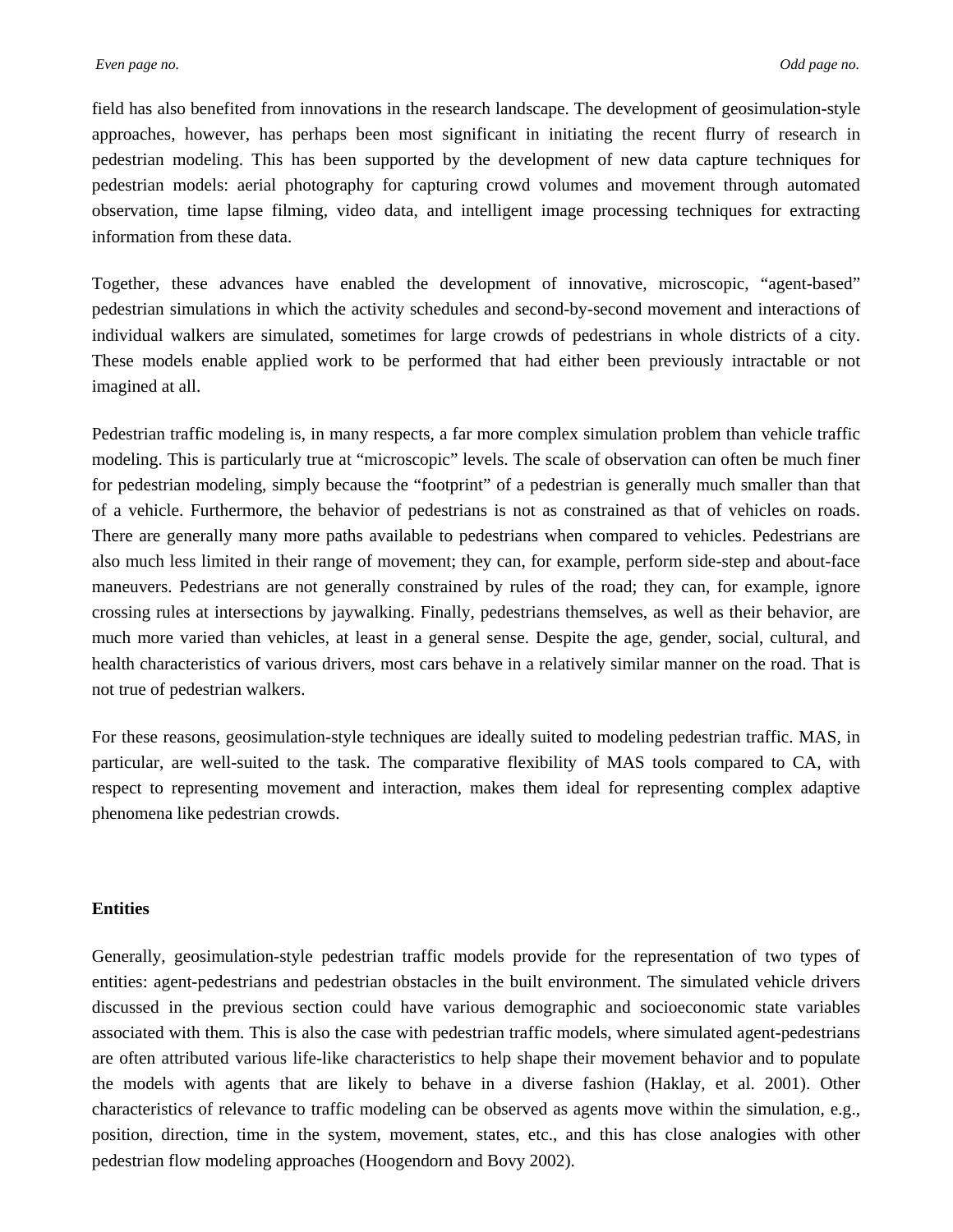State variables can also be ascribed to various entities used to represent the physical environment in which pedestrian agents interact, both in terms of attraction features (buildings, shops, etc.) and potential obstacles (street furniture, walls, road signs, etc.) (Kerridge, et al. 2001).

#### **Spatial topology**

Invariably, grid-based lattices are used to represent the spatial topology of the environments in which agents interact, as is the case in vehicle traffic models. Of course, a finer resolution of representation is often necessary for pedestrian models; in some instances grid squares have been used to represent spaces of 750mm in size. Various features of the built environment—building outlines, land-uses, divisions between sidewalks and roads, network data, gateways and waypoints, etc.—may be embedded into this typology, either as raster or vector data. Also, various representations of street and building layouts can be altered in the model structure to allow for the evaluation of planning and design issues relating to pedestrian movement.

### **Time**

As in most geosimulation-style models, time is generally discrete in pedestrian traffic simulations, proceeding in "chunks" that approach real-time. However, discrete units of time are commonly designed at very fine temporal scales. In the PEDFLOW model (Kerridge, et al. 2001), for example, time is divided into slots of one tenth of a second in duration.

#### **Neighborhoods**

Various neighborhood functions may be introduced to determine pedestrian agents' "awareness" of conditions in the environments surrounding them, both for the detection of targets and potential obstacles and the determination of avenues for collision avoidance. In their models of agent-based shoppers, (Turner and Penn 2002), specify agents with neighborhoods derived from their lines-of-sight. In the STREETS model (Haklay, et al. 2001), agents "look" in up to five directions in their immediate vicinity to determine where the most space is available for movement. In the PEDFLOW model (Kerridge, et al. 2001), agents are equipped with three neighborhood filters: a "static awareness" function that determines how far ahead an agent can "see"; a "preferred gap size" that governs the smallest space a pedestrian is willing to move into;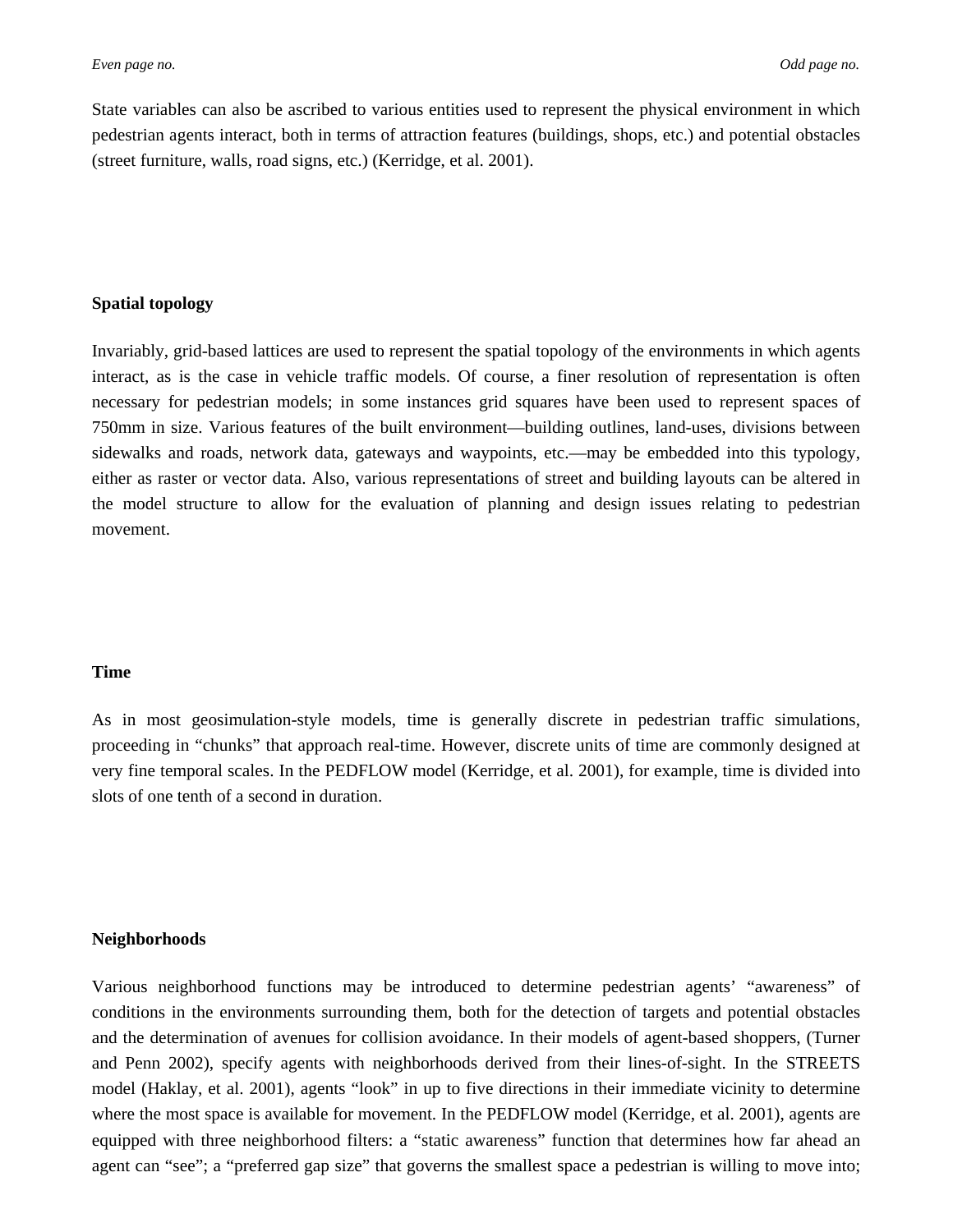and a "personal space" function that sets the amount of buffering space a pedestrian would like to maintain around itself. These neighborhood functions provide simulated pedestrians with the spatial "cognition" necessary for realistic movement patterns.

### **Rules**

It has been noted that, as is the case with vehicular traffic movement, there is an almost limitless array of behaviors and factors that contribute to the movement dynamics of a pedestrian crowd. Nevertheless, pedestrian movement is surprisingly predictable. Despite the apparent chaos of crowd dynamics, certain regularities can be observed and these can be used to formulate transition rules to drive movement behavior in agent-based simulations. Papers by Helbing and colleagues (Helbing, et al. 2000, Helbing, et al. 2001) detail several of these regularities. Pedestrians usually pursue the fastest route to a target destination and prefer to travel at the most comfortable walking speed. Pedestrians also like to maintain a buffering distance from other pedestrians and obstacles. Certain automatic behaviors may also be observed in certain situations, e.g., when entering congested doorways or side-stepping obstacles. Also, at a more macro-level, gas- or fluid-like qualities may be attributed to pedestrian crowds at certain densities, and similarities with granular flows have also been noted. These observations may be used to formulate transition rules governing the speed and movement of pedestrian agents in traffic simulations.

In the PEDFLOW model (Kerridge, et al. 2001), for example, the speed of pedestrian agent movement is determined by factoring in the time period over which an agent occupies a grid square, proportional to its own walking speed or that of other pedestrian agents in its neighborhood. In the STREETS model (Haklay, et al. 2001), pedestrian agents are endowed with maximum walking speed attributes and categorical variables that characterize their speed at any given moment (e.g., "stuck", "standing", "moving") and these variables are used to determine the speed at which a simulated pedestrian walks.

Agent movement—way-finding and navigation—is determined by rules that are analogous to those for vehicular traffic. Activity models determine the overall movement schedules of agents and any associated target destination or waypoints. (Agents may decide to adhere to those schedules or wander from preassigned targets.) Various navigation rules then determine how agents navigate to those destinations within their simulated environments, reacting to and interacting with the emerging dynamics within the simulated system. In the STREETS model (Haklay, et al. 2001), for example, various "helmsman" rules are used to mediate between an agent's "best heading" and its desired target, while "navigator" rules maintain agents' overall heading in relation to targets. On a more micro-scale, rules are often introduced to determine how pedestrian agents should react to evolving conditions in their immediate surroundings: to determine step-bystep movement and collision detection. In the STREETS model, a "walkability" calculation is performed to assess whether enough space exists ahead of an agent for it to proceed along its route. Agents then move to grid squares with the most "walkability". In the PEDFLOW model (Kerridge, et al. 2001), agents perform similar calculations in relation to their neighborhoods, distinguishing between observed entities in that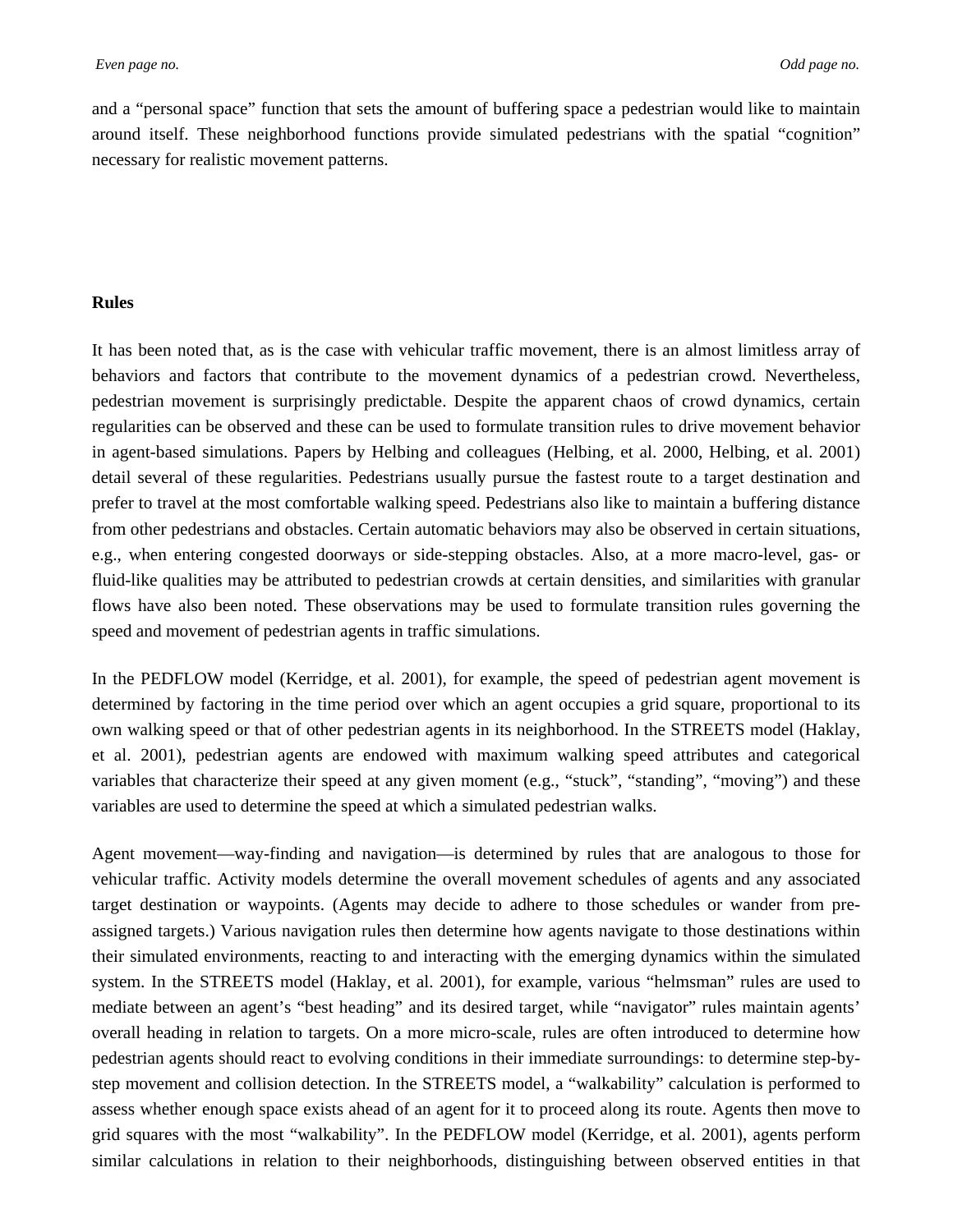neighborhood (other pedestrian agents, goal points, stationary obstacles, buildings, and kerbs). Agents calculate the distance to those objects and then execute one of four actions to proceed: go straight ahead, go diagonally left or right, move to the side (a choice parameter determines which side they favor), or remain where they are. Using these rules, pedestrian agents can be designed, choreographically, to mimic the movement patterns of real walkers, both at an individual scale and as a crowd.

### **EPILOG**

We have just described how automata-based tools can be used, as geosimulation-style models, to simulate detailed and dynamic interactions in vehicular and pedestrian traffic systems. The limitations associated with these tools in urban simulation have been addressed elsewhere (Batty and Torrens 2001, Torrens and O'Sullivan 2001). While the introduction of these tools to traffic simulation has several advantages and offers much potential for the development of more realistic and useful traffic simulation environments, a number of hurdles to their widespread deployment remain.

Existing theory about traffic systems may be inadequate for developing geosimulation-style traffic models. In particular, further development may require new understandings of interactive traffic behavior, in particular of how it organizes from micro- to macro-scales. This is particularly true in relation to pedestrian modeling, which, as we have seen, has not been as actively pursued as vehicle traffic modeling. Nevertheless, significant new insights are being made, particularly in relation to observed regularities in pedestrian movement patterns (Helbing, et al. 2000, Helbing, et al. 2001) and pedestrian choice heuristics (Kurose, et al. 2001). Geosimulation tools may well play a role in exploring and validating new theories.

Because of their fine resolution and dynamic nature, geosimulation models often require large amounts of computing resources to run. Despite recent developments in computer hardware, the volume of entities and interactions represented in geosimulation-style models makes them extremely "resource hungry" in terms of computing power. Processing power, in particular, is still weak in many instances. Advances in the processing power of traffic simulations is being made, particularly in relation to networking computers and harnessing their combined processing power (Nagel and Rickert 2001), but research into this field is likely to continue.

Other issues remain regarding the application of geosimulation-style models in practice. To a certain extent, many of these simulations, particularly those developed for pedestrian traffic, are academic in nature. Despite popular applications to case studies (Barrett, et al. 2001), the tools have yet to enjoy widespread testing in real-world contexts.

Data considerations are also important. In some instances, detailed data sets exist to "feed" geosimulationstyle models, but generally fine-scale data are not readily available. This makes the validation and calibration of geosimulation-style models a difficult task. It is likely that new data sources will become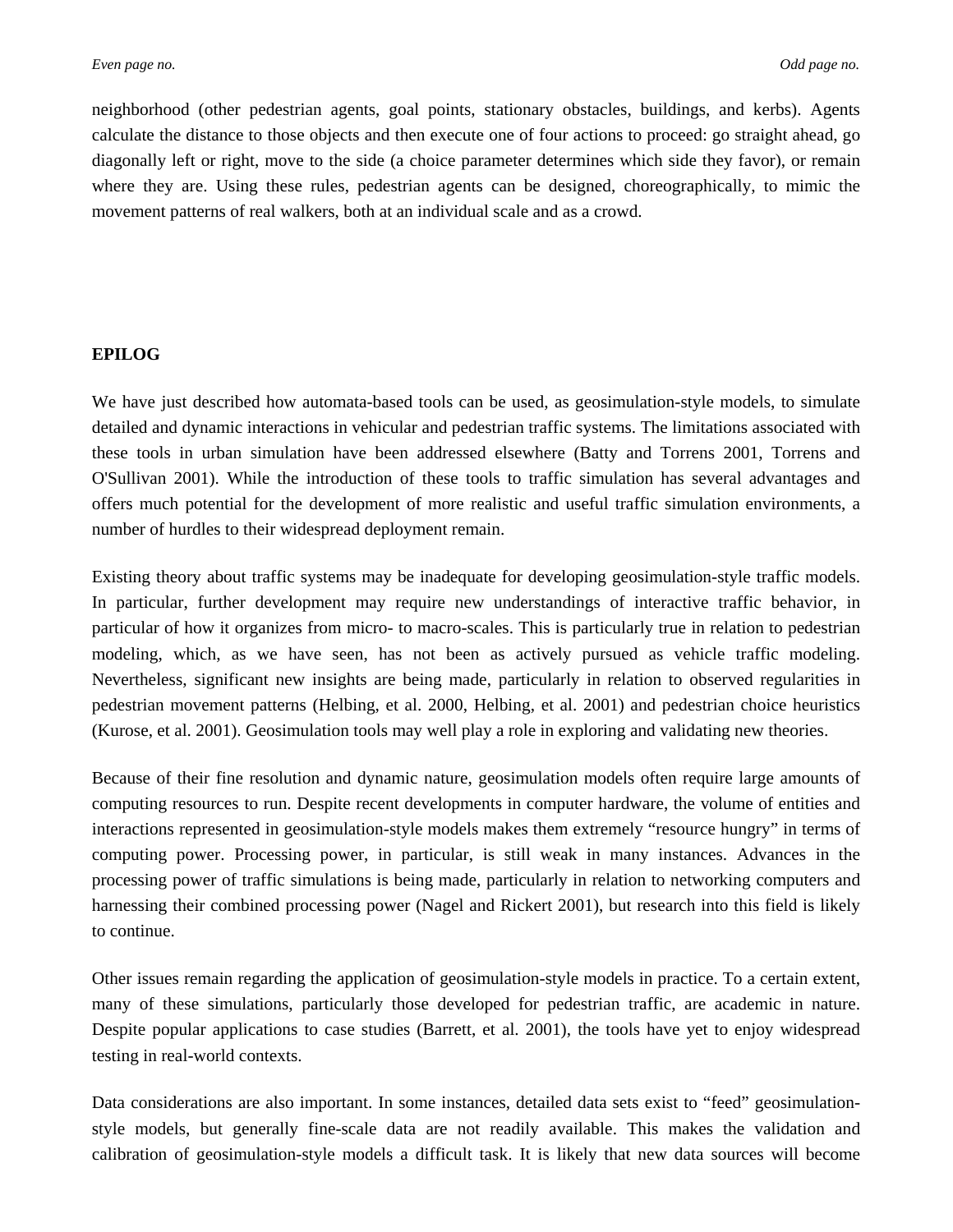available, but in the meantime, research is uncovering innovative approaches to the dataware problem. The generation of data sets containing "synthetic" households and vehicles (Bush 2001) is one such avenue of research inquiry.

Nevertheless, despite these caveats, the geosimulation approach offers promising avenues for traffic model development. The introduction of automata-based tools, in particular, to traffic simulation, has enabled the construction of a new class of simulation. These environments enable the incorporation of a diversity of theoretical ideas about traffic systems directly into the simulation framework, and facilitate the development of richly detailed and dynamic simulation environments. The field is in its early stages of exploration, but the indications for the development of innovative tools, testing of new theories, and application of simulation to applied contexts look promising.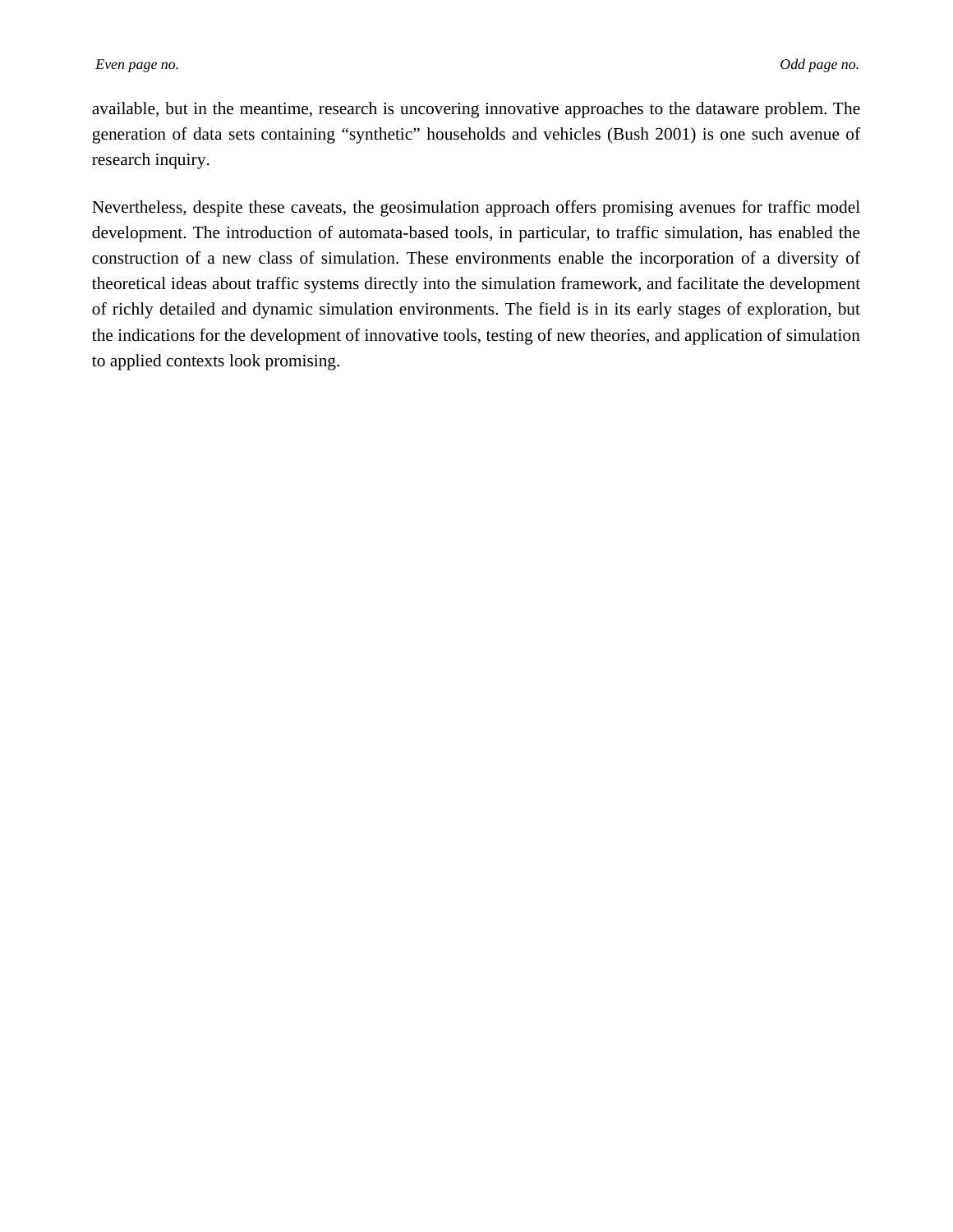#### **REFERENCES**

- Anderson, J. (2002) Providing a broad spectrum of agents in spatially explicit simulation models: the Gensim approach*,* In *Integrating Geographic Information Systems and Agent-Based Modeling Techniques for Simulating Social and Ecological Processes* (Ed, H. R. Gimblett) Oxford University press, Oxford, pp. 21-55.
- Barrett, C. L., Beckman, R. J., Berkbigler, K. P., Bisset, K. R., Bush, B. W., Campbell, K., Eubank, S., Henson, K. M., Hurford, J. M., Kubicek, D. A., Marathe, M. V., Romero, P. R., Smith, J. P., Smith, L. L., Stretz, P. E., Thayer, G. L., Van Eeckhout, E. and Williams, M. D. (2001) *TRansportation ANalysis SIMulation System (TRANSIMS). Portland Study Reports. Los Alamos National Laboratory Reports LA-UR-01-5711, 5712, 5713, 5714, 5715, Portland Study Reports LA-UR-01-5711, 5712, 5713, 5714, 5715,*  Los Alamos National Laboratory, Los Alamos.
- Barrett, C. L., Beckman, R. J., Berkbigler, K. P., Bisset, K. R., Bush, B. W., Eubank, S., Hurford, J. M., Konjevod, G., Kubicek, D. A., Marathe, M. V., Morgeson, J. D., Rickert, M., Romero, P. R., Smith, L. L., Speckman, M. P., Speckman, P. L., Stretz, P. E., Thayer, G. L. and Williams, M. D. (1999) *TRANSIMS (TRansportation ANalysis SIMulation System). Volume 0: Overview. Los Alamos National Laboratory Report LA-UR-99-1658, Los Alamos National Laboratory Report LA-UR-99-1658 Los Alamos National Laboratory Report LA-UR-99-1658,* Los Alamos National Laboratory, Los Alamos.

Batty, M. (2001) Agent-based pedestrian modeling*, Environment and Planning B,* **28,** 321-326.

- Batty, M. and Torrens, P. M. (2001) Modeling complexity: the limits to prediction*, CyberGeo,* **201**.
- Benenson, I. and Torrens, P. M. (2003) Special Issue: Geosimulation: Object-based modeling of urban phenomena*, Computers, Environment and Urban Systems*.
- Bush, B. W. (2001) *Portland Synthetic Population, Los Alamos National Laboratory Report LA-UR-00- 5972,* Los Alamos National Laboratory, Los Alamos.
- Cetin, N., Nagel, K., Raney, B. and Voellmy, A. (2001) Large-scale multi-agent transportation systems*, Computational Physics Communications,* **147,** 559-564.
- Gimblett, H. R. (2002) Integrating geographic information systems and agent-based technologies for modeling and simulating social and ecological phenomena*,* In *Integrating Geographic Information Systems and Agent-Based Modeling Techniques for Simulating Social and Ecological Processes* (Ed, H. R. Gimblett) Oxford University Press, Oxford, pp. 1-21.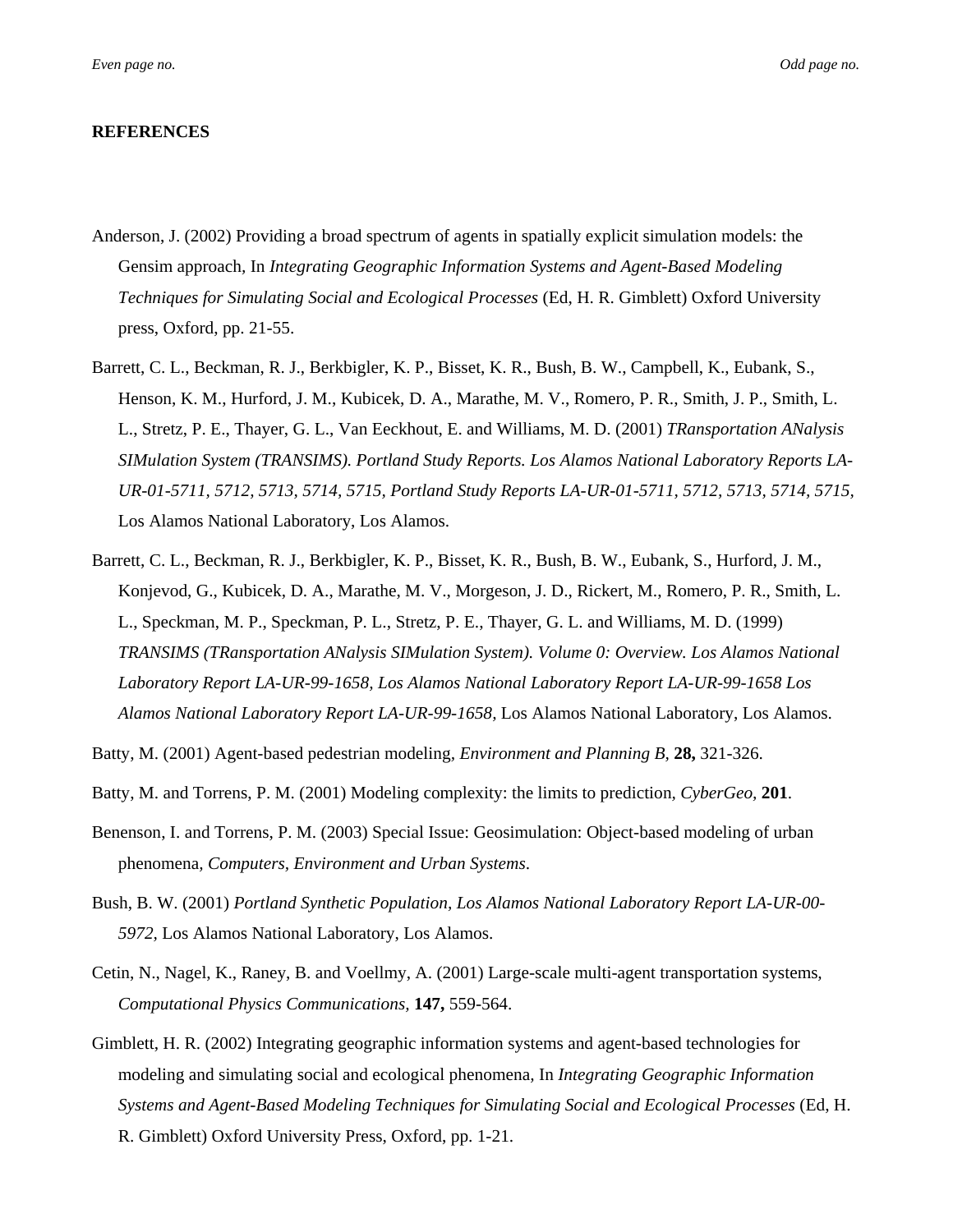Gurney, K. (1997) *An Introduction to Neural Networks,* Routledge, London.

- Haklay, M., O'Sullivan, D., Thurstain-Goodwin, M. and Schelhorn, T. (2001) "So go downtown": simulating pedestrian movement in town centres*, Environment and Planning B,* **28,** 343-359.
- Helbing, D., Illés, F. and Vicsek, T. (2000) Simulating dynamical features of escape panic*, Nature,* **407,** 487- 490.
- Helbing, D., Molnár, P., Farkas, I. and Bolay, K. (2001) Self-organizing pedestrian movement*, Environment and Planning B,* **28,** 361-383.
- Holland, J. H. (1998) *Emergence: From Chaos to Order,* Perseus Books, Reading, MA.
- Hoogendorn, S. P. and Bovy, P. H. L. (2002) Normative pedestrian behaviour theory and modelling.*,* In *Transportation and Traffic Theory in the 21st Century* (Ed, M. A. P. Taylor) Pergamon, Oxford, pp. 219- 245.
- Kerridge, J., Hine, J. and Wigan, M. (2001) Agent-based modelling of pedestrian movements: the questions that need to be asked and answered*, Environment and Planning B,* **28,** 327-341.
- Kurose, S., Borgers, A. W. J. and Timmermans, H. J. P. (2001) Classifying pedestrian shopping behaviour according to implied heuristic choice rules*, Environment and Planning B,* **28,** 405-418.
- Kurzweil, R. (1990) *The Age of Intelligent Machines,* MIT Press, Cambridge, Mass.
- Kurzweil, R. (1999) *The Age of Spiritual Machines: How We Will Live, Work and Think in the New Age of Intelligent Machines,* Phoenix, London.
- Levy, S. (1992) *Artificial Life: The Quest for a New Creation,* Penguin Books, London.
- Miller, H. J. and Shaw, S.-L. (2001) *Geographic Information Systems for Transportation: Principles and Applications,* Oxford University Press, Oxford.
- Nagel, K. and Rickert, M. (2001) Parallel implementation of the TRANSIMS micro-simulation*, Parallel Computing,* **27,** 1611-1639.
- Nagel, K. and Schrekenberg, M. (1995) *Traffic jams in stochastic cellular automata, Los Alamos National Laboratory Report 95ATS089,* Los Alamos National Laboratory, Los Alamos, NM.
- Rickert, M., Nagel, K., Schreckenberg, M. and Latour, A. (1996) Two lane traffic simulations using cellular automata*, Physica A***,** 534-550.
- Schleiffer, R. (2002) Guest editorial. Special issue: Intelligent agents in traffic and transportation*, Transportation Research C,* **10,** 325-329.